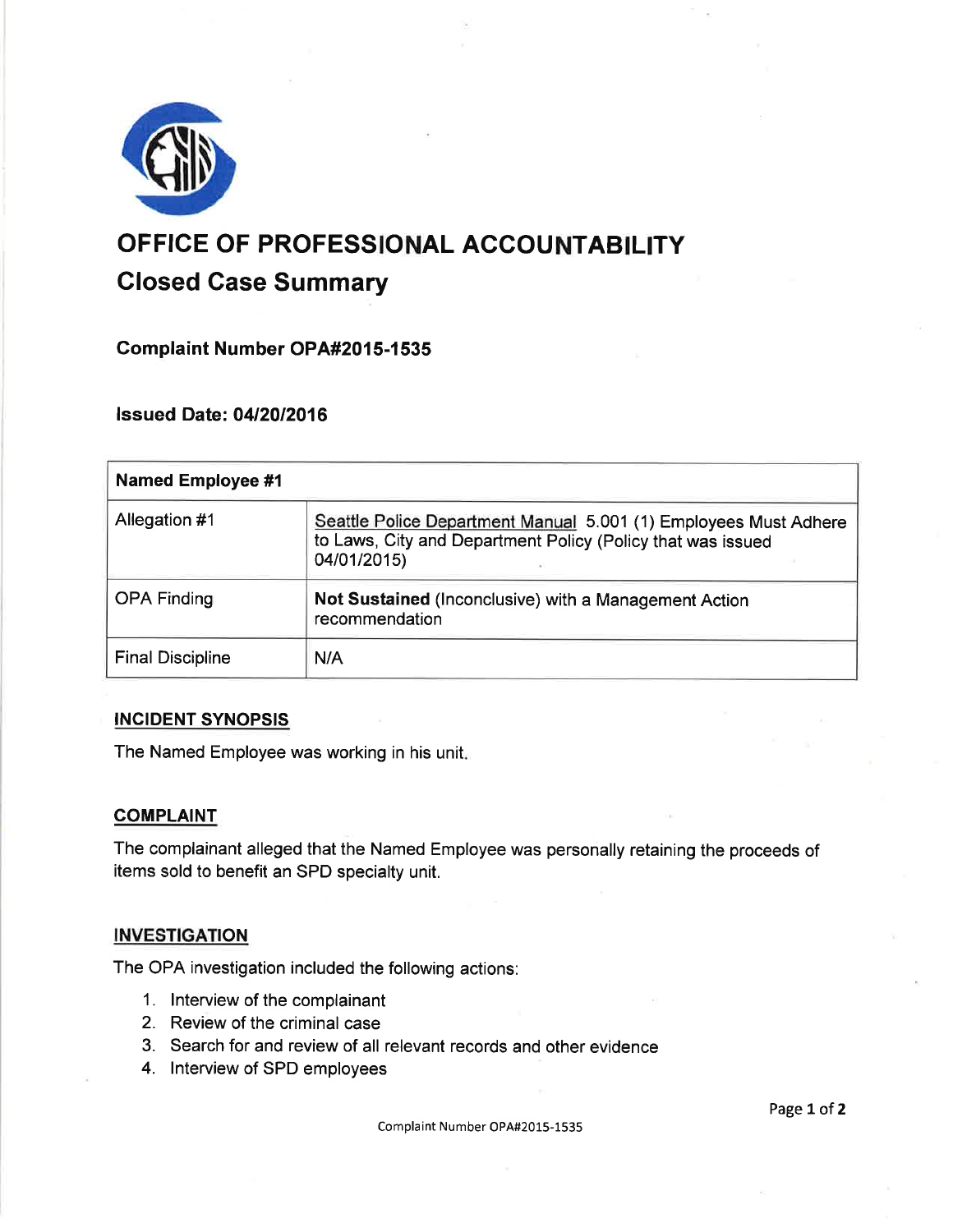#### ANALYSIS AND CONCLUSION

The OPA investigation found no evidence to support the allegation the Named Employee was profiting from using his position with the SPD specialty unit to sell merchandise to SPD employees and members of the public. However, the lack of verifiable records, bank accounts and receipts made it equally impossible to prove he was not improperly profiting from the sales.

The OPA Director concluded that this investigation raised significant questions regarding the risks associated with Department employees using their SPD position and Department resources to sell merchandise and/or collect monies to benefit either SPD specialty units or non-Department causes. As a result, the Director made a formal recommendation to the Chief of Police via a Management Action letter.

#### **FINDINGS**

#### Named Employee #1

#### Allegation #1

The evidence could not prove or disprove the allegation that the Named Employee was personally retaining the proceeds of items sold to benefit an SPD specialty unit. Therefore <sup>a</sup> finding of Not Sustained (Inconclusive) was issued for *Employees Must Adhere to Laws, City* and Department Policy.

The OPA Director's letter of Management Action recommendation to the Chief of Police is attached to this report.

NOTE: The Seattle Police Department Manual policies cited for the allegation(s) made for this OPA lnvestigation are policies that were in effect during the time of the incident. The issued date of the policy is listed.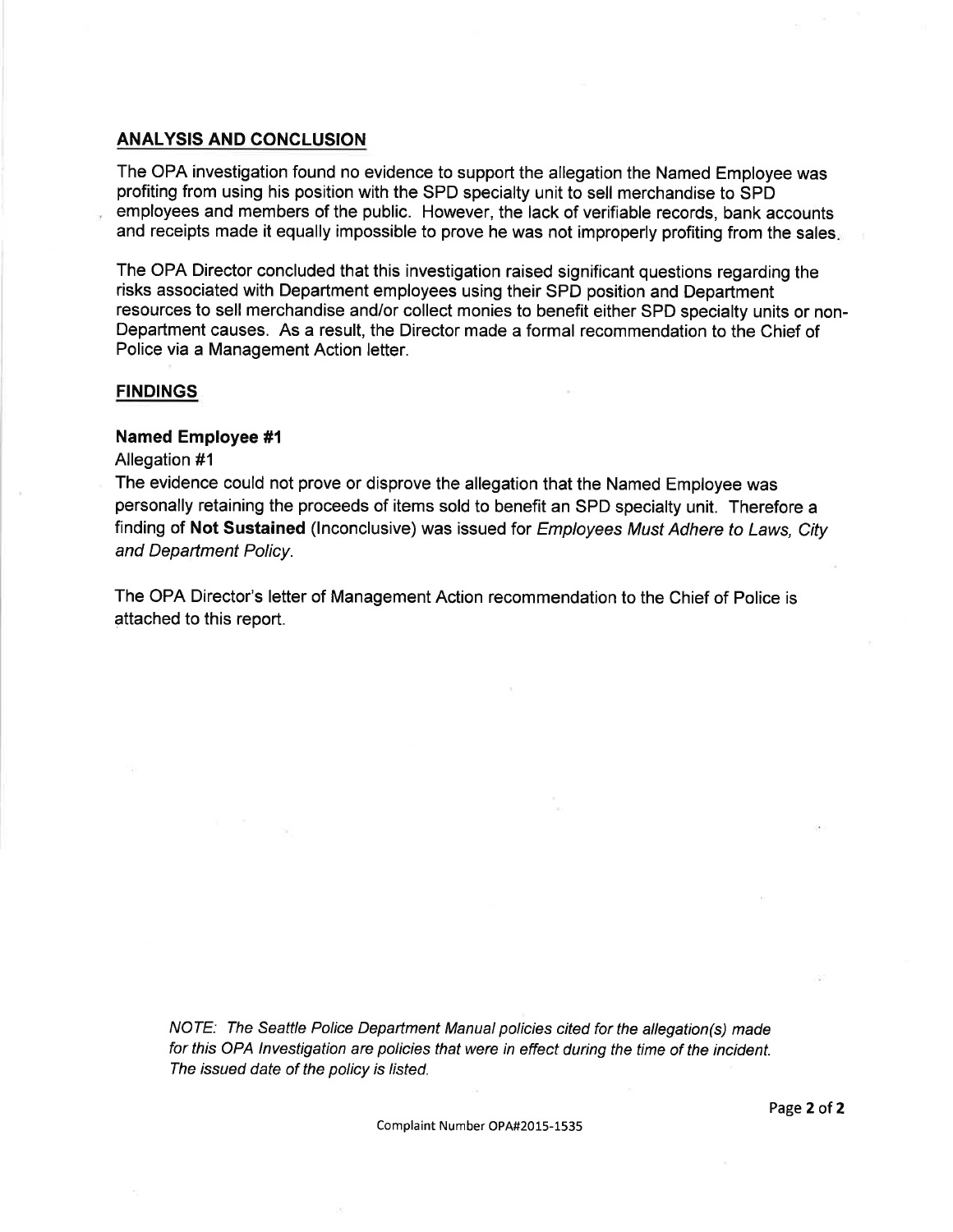

April 18,2016

Chief Kathleen M. O'Toole Seattle Police Department PO Box 34986 Seattle, WA 98124-4986

# RE: MANAGEMENT ACTION RECOMMENDATION (2015OPA-1535)

Dear Chief O'Toole:

Dear Chief O'Toole,

The Office of Professional Accountability (OPA) recently completed its investigation into allegations that a Seattle Police Department (SPD) officer was using his position in the Department to personally profit from the sale of clothing items branded with SPD and SpD Specialty Unit logos. The sale of these items was marketed as a fund-raising effort to benefit <sup>a</sup> charity and/or raise funds for the Specialty Unit to purchase items for which there was no SPD budget. While the OPA investigation found no evidence to support the allegation the named officer was selling the items under false pretenses or personally profiting from their sale, it did reveal a host of ethical, financial and practical problems I believe need to be addressed without delay. Our investigation, while limited to the actions of one officer in one Specialty Unit, also yielded information indicating that this practice of producing and selling SPD and SPD Specialty Unit "branded items" (e.g., clothing, coffee mugs, challenge coins, etc.) while on duty anà using Department resources and positions may be fairly wide-spread and unregulated. Such practices can create a variety of public perception and trust challenges for SPD. I am also concerned about the potential risk to the reputations and careers of those employees who, perhaps with the best of intentions and/or at the request of their supervisor, get involved in collecting and accounting for cash and checks from fellow employees and members of the public. Without adequate policies, procedures and fiduciary safeguards in place, these employees risk being accused of financial incompetence, conflicts of interest or (worst) outright theft. Please feel free to review the OpA investigation into this particular complaint for a fuller understanding of the issues involved.

Recommendation: It is my recommendation that SPD take the following steps immediately.

- o Issue a Directive putting an immediate halt to the marketing and sales by SPD employees of merchandise branded in any way that is linked to SPD or any SPD unit.
- Conduct an audit of all SPD divisions and units to determine the nature and extent of activities by SPD employees to market and offer for sale such merchandise and collect associated cash donations.
- Based on the audit recommended above, develop a policy either prohibiting or regulating such activities. If the decision is made to permit such activities, adequate procedures and safeguards should established to prevent actual or perceived conflicts of interest and/or financial misconduct.